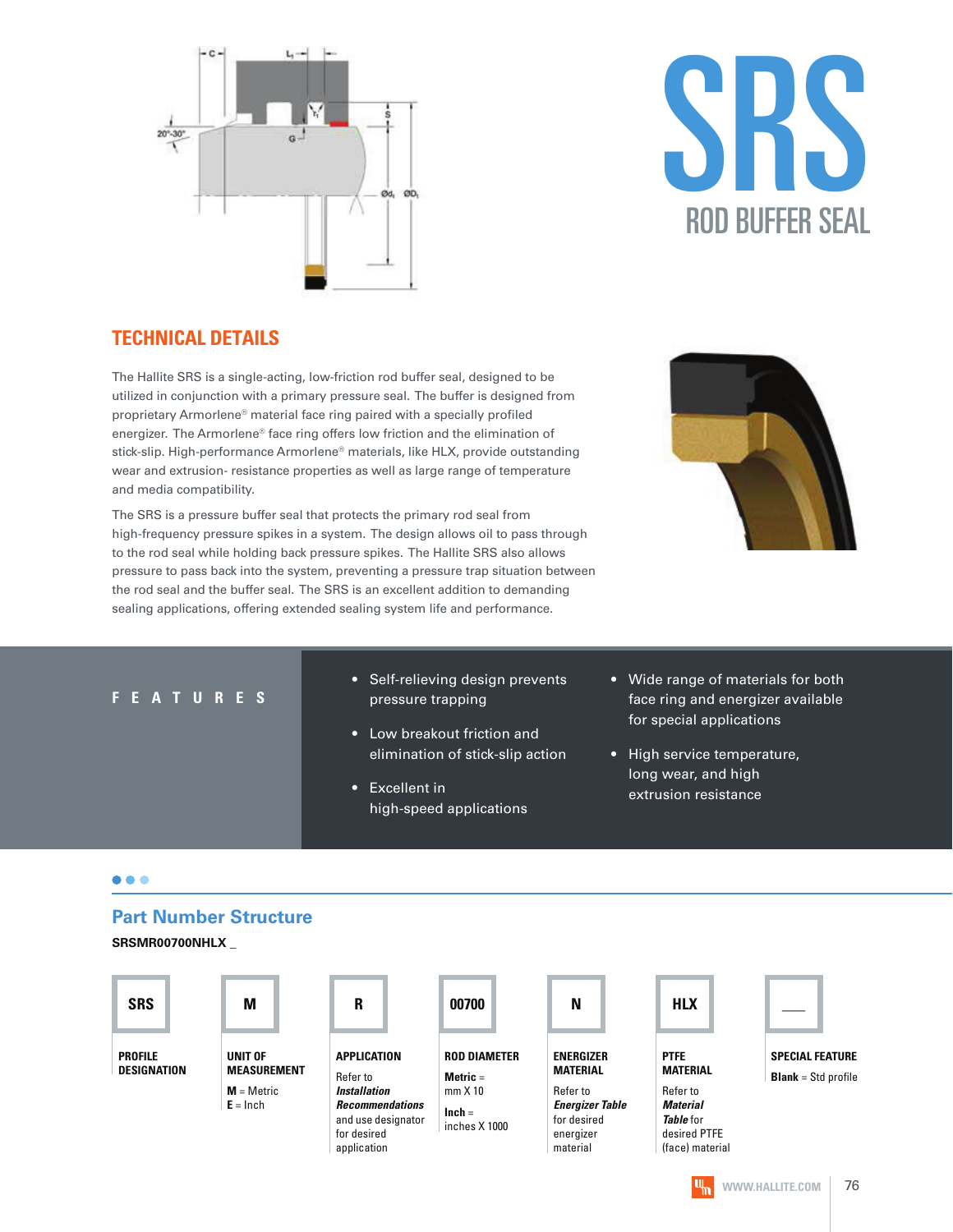**NOTE**

## **OPERATING CONDITIONS**

|                                   | metric         | inch                 |  |
|-----------------------------------|----------------|----------------------|--|
| <b>Maximum Speed</b>              | Up to 4.0m/sec | Up to 12.0ft/sec     |  |
| <b>Temperature Range*</b>         | -45 to 200°C   | -49 to $392^\circ F$ |  |
| <b>Maximum Dynamic Pressure**</b> | 400 bar        | 5800 psi             |  |

\*Dependent upon energizer used (NBR, FKM, etc.). \*\*For pressures above 400 bar, contact Hallite Engineering.

Data given are maximum values and can apply depending on specific application. Maximum ratings of temperature, pressure, or operating speeds are dependent on fluid medium, surface, gap value, and other variables such as dynamic or static service. Maximum values are not intended for use together at the same time, e.g. max temperature and max pressure. Please contact your Hallite technical representative for application support.

## **SURFACE FINISH RECOMMENDATIONS**

|                                             | metric             |                    |                   |              | RMR <sup>*</sup> |              |               |
|---------------------------------------------|--------------------|--------------------|-------------------|--------------|------------------|--------------|---------------|
| <b>SURFACE ROUGHNESS</b>                    | <b>µMRA</b>        | $\mu$ MRZ          | <b>µMRT</b>       | <b>µINRA</b> | <b>µINRZ</b>     | <b>µINRT</b> |               |
| <b>Dynamic Sealing Face Ød</b> <sub>1</sub> | $0.05 - 0.2$       | 1.3 <sub>max</sub> | 2 max             | $2 - 8$      | 52 max           | 78 max       |               |
| <b>Static Sealing Face ØD</b> <sub>1</sub>  | 1.6 <sub>max</sub> | 7 max              | 10 <sub>max</sub> | 63 max       | $276$ max        | 394 max      | $60\% - 90\%$ |
| <b>Static Housing Faces L1</b>              | 3.2 <sub>max</sub> | 10 <sub>max</sub>  | 16 max            | $125$ max    | 394 max          | $630$ max    |               |

\*RMR is measured at a depth of 25% of the Rz value based upon a reference level (zero line) at 5% material/bearing area.

### **ENERGIZER TABLE\***

| <b>ENERGIZER MATERIAL (SHORE</b><br>A) | <b>ENERGIZER TYPE</b> |   | <b>ENERGIZER OPERATING</b><br><b>TEMPERATURE °C</b> |  |  |
|----------------------------------------|-----------------------|---|-----------------------------------------------------|--|--|
| <b>NBR - 85A</b>                       | Square/Profile        | N | $-30$ to $100^{\circ}$ C                            |  |  |
| <b>HNBR - 85A</b>                      | Square/Profile        | H | $-20$ to 150 $\degree$ C                            |  |  |
| <b>FKM - 82A</b>                       | Square/Profile        |   | $-10$ to 200 $\degree$ C                            |  |  |
| NBR - 80A Low temp.                    | Square/Profile        | B | -45 to 80 $^{\circ}$ C                              |  |  |

\*Other energizer materials are available. Please contact your local Hallite sales office for further information.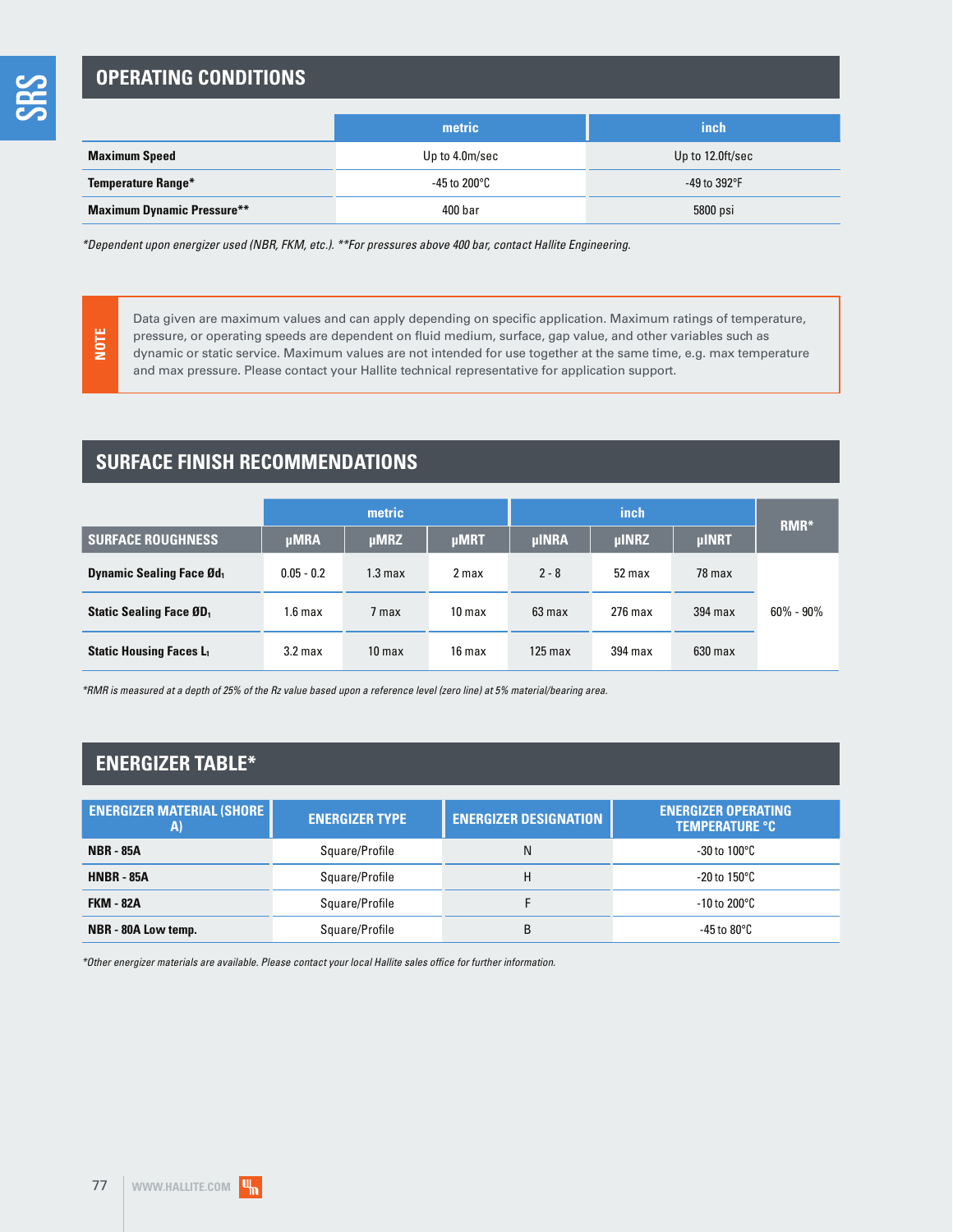| <b>MATERIAL FEATURES</b><br><b>AND APPLICATIONS</b>                                                                                                                                                                                                       | <b>FILLER</b>                         | <b>MATERIAL<br/>DESIGNATOR</b> | <b>COLOR</b>          | <b>TEMPERATURE<br/>RANGE°C</b> | <b>TEMPERATURE<br/>RANGE°F</b> | DYNAMIC<br>MAXIMUM DYNA<br>PRESSURE - BAR | <b>AMIC</b><br>ΣXΟ<br>PRESSURE - PSI<br>⋚ |
|-----------------------------------------------------------------------------------------------------------------------------------------------------------------------------------------------------------------------------------------------------------|---------------------------------------|--------------------------------|-----------------------|--------------------------------|--------------------------------|-------------------------------------------|-------------------------------------------|
| <b>ARMORLENE<sup>®</sup> HLX</b><br>• Standard material for hydraulic applications<br>• High compressive strength<br>• Excellent extrusion resistance<br>• Extended wear resistance                                                                       | Special<br><b>Bronze</b><br>Compound  | <b>HLX</b>                     | Gold                  | -73 to 288°C                   | $-100$ to 550°F                | 500 bar                                   | 7250 psi                                  |
| <b>ARMORLENE<sup>®</sup> HLA</b><br>• Excellent in all hydraulic fluids<br>• Excellent wear resistance<br>• Excellent low-friction properties<br>• Good extrusion resistance                                                                              | Special<br><b>Mineral</b><br>Compound | <b>HLA</b>                     | Gray                  | -73 to 260 $^{\circ}$ C        | $-100$ to $500^{\circ}$ F      | 500 bar                                   | 7250 psi                                  |
| <b>ARMORLENE<sup>®</sup> HCF</b><br>• Excellent in lubricating and non-lubricating<br>hydraulic fluids (includes water)<br>w/o zinc content<br>• Not recommended for gas<br>sealing applications<br>• Not recommended for electrical<br>conductive fluids | Carbon<br><b>Fiber Filled</b>         | <b>HCF</b>                     | Gray/<br><b>Black</b> | -73 to 260 $^{\circ}$ C        | $-100$ to $500^{\circ}$ F      | 250 bar                                   | 3625 psi                                  |
| <b>ARMORLENE® 713</b><br>• High compressive strength<br>• Excellent extrusion resistance<br>• Excellent wear properties                                                                                                                                   | 60% Bronze<br>Content                 | 713                            | <b>Bronze</b>         | -73 to 288°C                   | -100 to 550°F                  | 500 bar                                   | 7250 psi                                  |

**MATERIALS**

For other material options consult the Master Materials Index at the front of the catalog. If you do not find the material that you require, please contact your local Hallite sales office.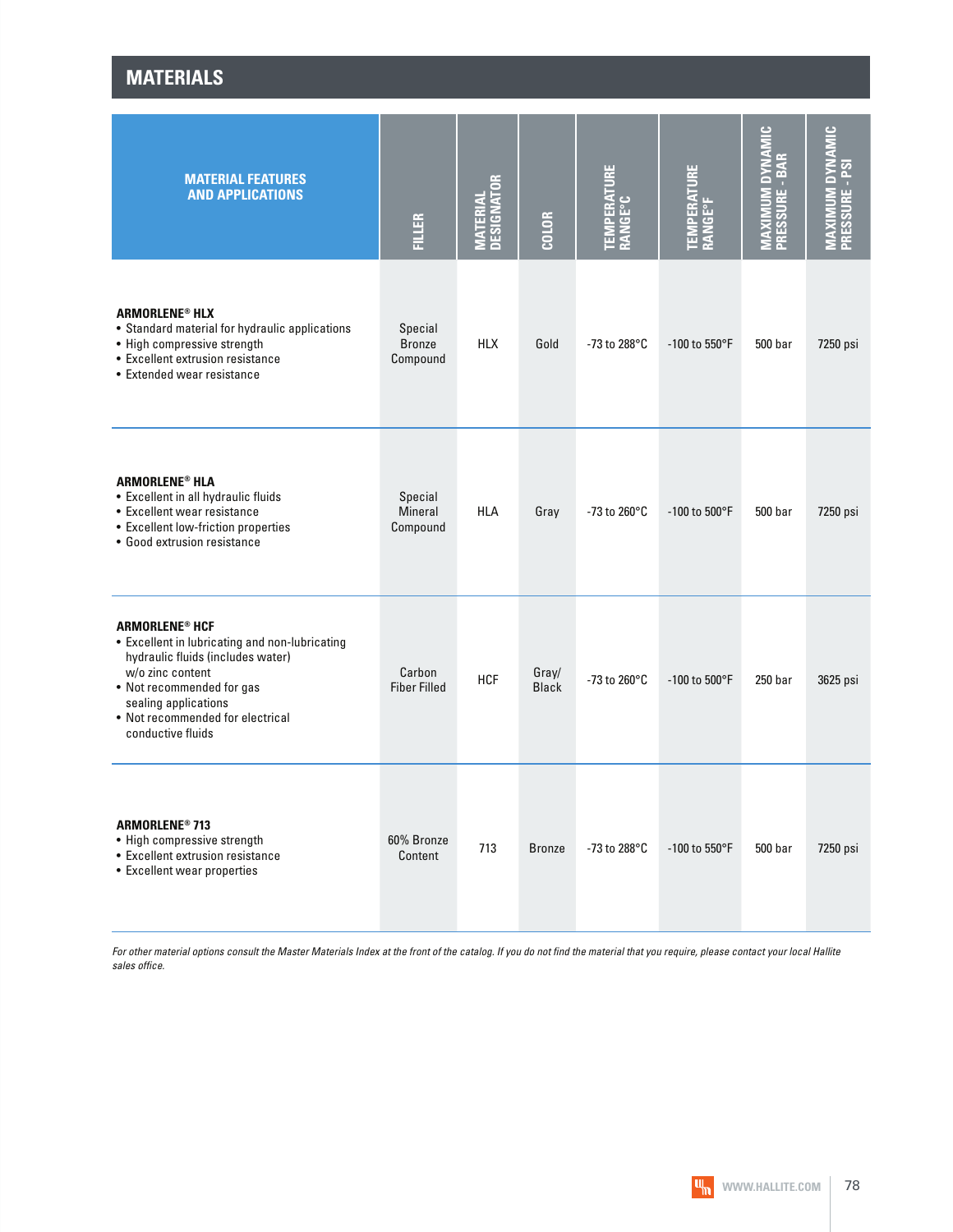



Applications with maximum radial clearance that are using nylon, phenolic, or PTFE bearings must ensure proper clearance in accordance with the bearing recommendations to avoid metal-to-metal contact. Please refer to Hallite Type 87, Type 506, and Type 533 Specification Sheets for this information.

## **INSTALLATION RECOMMENDATIONS**

| metric                               |                                   |                           |                     |                |         |                |                |                      |                |
|--------------------------------------|-----------------------------------|---------------------------|---------------------|----------------|---------|----------------|----------------|----------------------|----------------|
| <b>ROD DIAMETER Ød1 f8/h9</b>        |                                   | <b>DIAMETER</b><br>GROOVE | <b>GROOVE WIDTH</b> | <b>RADIUS</b>  | CHAMFER | GROOVE SECTION |                | 별<br>E<br><b>ි</b> ප |                |
| <b>DIAMETER RANGE</b>                |                                   |                           |                     |                |         |                | Up to          | Up to                | Up to          |
| <b>Standard Duty Application - R</b> | <b>Light Duty Application - L</b> | $ØD1$ H9                  | $L_1 + 0.2$         | r <sub>1</sub> | IC I    | 'S             | <b>100 bar</b> | <b>200 bar</b>       | <b>400 bar</b> |
| $40.0 - 199.9$                       | $200.0 - 255.9$                   | $d_1 + 15.1$              | 6.3                 | 0.4            | 2.0     | 7.55           | 0.50           | 0.30                 | 0.20           |

At pressure >400 bar use diameter tolerance f8/h8.

\*Radial Clearance G max. = maximum permissible gap all on one side using min. rod diameter and max. clearance diameter.

IЩ,